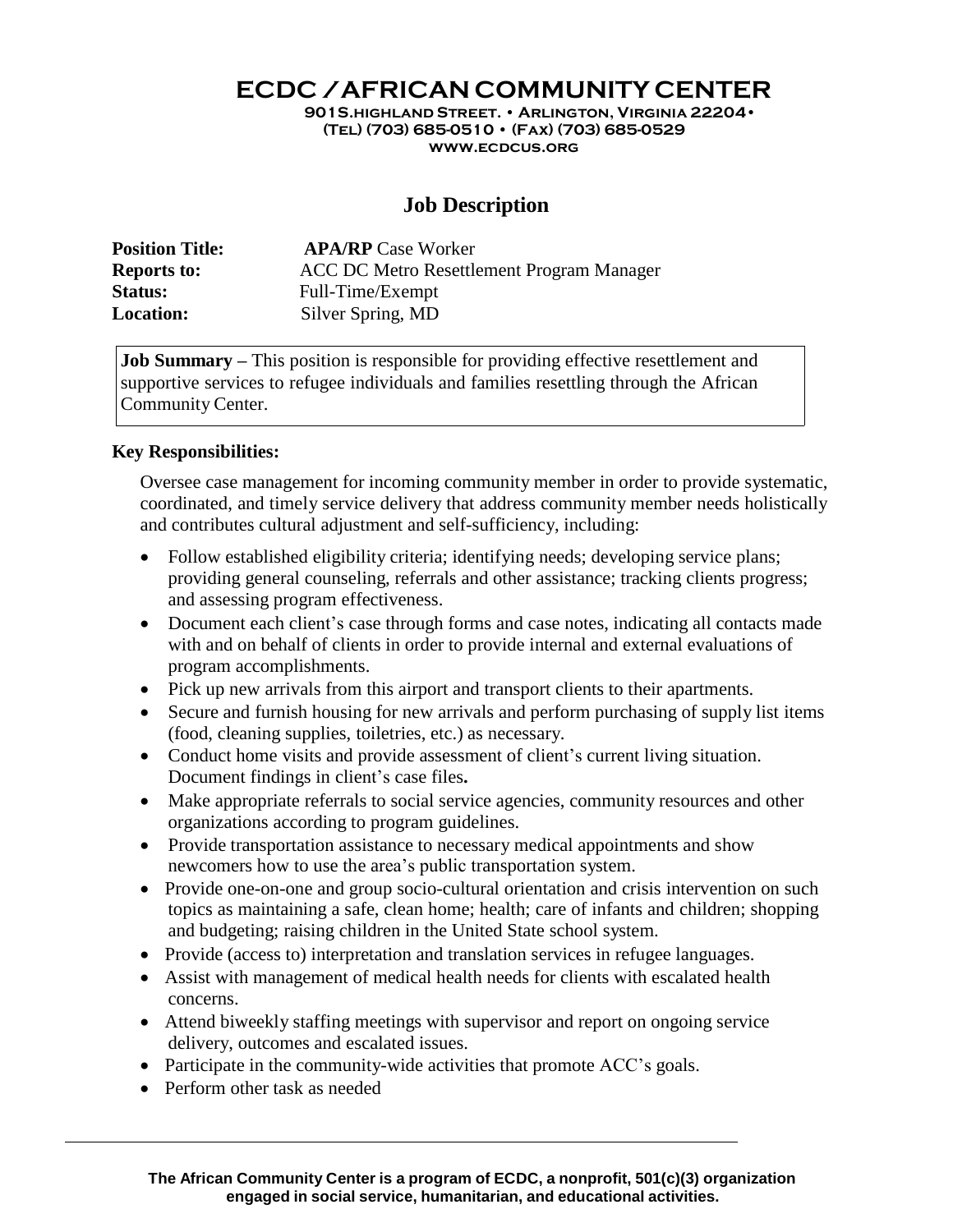# **Education, Experience, Knowledge, Skills and Abilities**

- Bachelor's degree (B.A.). in social work or related field; or one to two years of related training and experience; or other equivalent combination of education and demonstrated experience.
- Fluency in foreign languages a plus.
- Self-directed, motivated and able to handle multiple projects simultaneously.
- Knowledge of public benefits system in the DC metro area: TANF, PPP, Medicaid, Food stamps, SSI, and subsidized housing programs.
- General knowledge of resettlement practices in the U.S. including a working knowledge of United States immigration laws and regulations.
- Detail oriented, extensive documentation skills, organized and able to work in a multi-tasked environment.
- Skilled at crisis management, problem solving, decision-making and mediation.
- Cross cultural sensitivity and knowledge with the ability and desire to work with people of other cultures.
- Maintains punctuality for work, appointments and report dates.
- Must work well in a team setting.
- Commitment to the mission, vision and values of ACC.
- Possess a valid driver's license and access to own transportation
- Required computer skills: Word, Excel, Internet, Gmail, Outlook. Comfortable in utilizing new programs and databases.
- Background check and clean DMV record.

# **Physical Demands**

- Moderate physical activity, which includes standing, sitting, lifting and carrying furniture and suitcases, and walking.
- Ability to see and hear within normal parameters.
- Requires local travel pick-up clients at the airport and take them to their home and to a variety of appointments; and to attend meetings locally.
- Ability to maintain emotional control under stress.

# **Environmental Factors**

Work is primarily indoors in a climate-controlled building and for period of time outdoors.

#### **Contact with Others**

Position involves daily verbal and written contact with employers, clients, local social service agencies, and ECDC staff.

#### **Performance Criteria**

Related to job responsibilities, core competencies, and performance goals developed with supervisor and set annually.

#### **Other Information**

All employees are expected to comply with ECDC's employment policies while carrying out their work. The range of responsibilities outlined above may change from time to time to reflect the changing needs of the organization.

# *Confidentiality*

All employees are required to work in a confidential manner in all aspects of their work.

# *Proof of Eligibility to Work in the United States*

All employees must submit proof of identity and their legal authorization to work in the United States. (If a prospective employee fails to submit this proof of work authorization, federal law prohibits ECDC from hiring the person.)